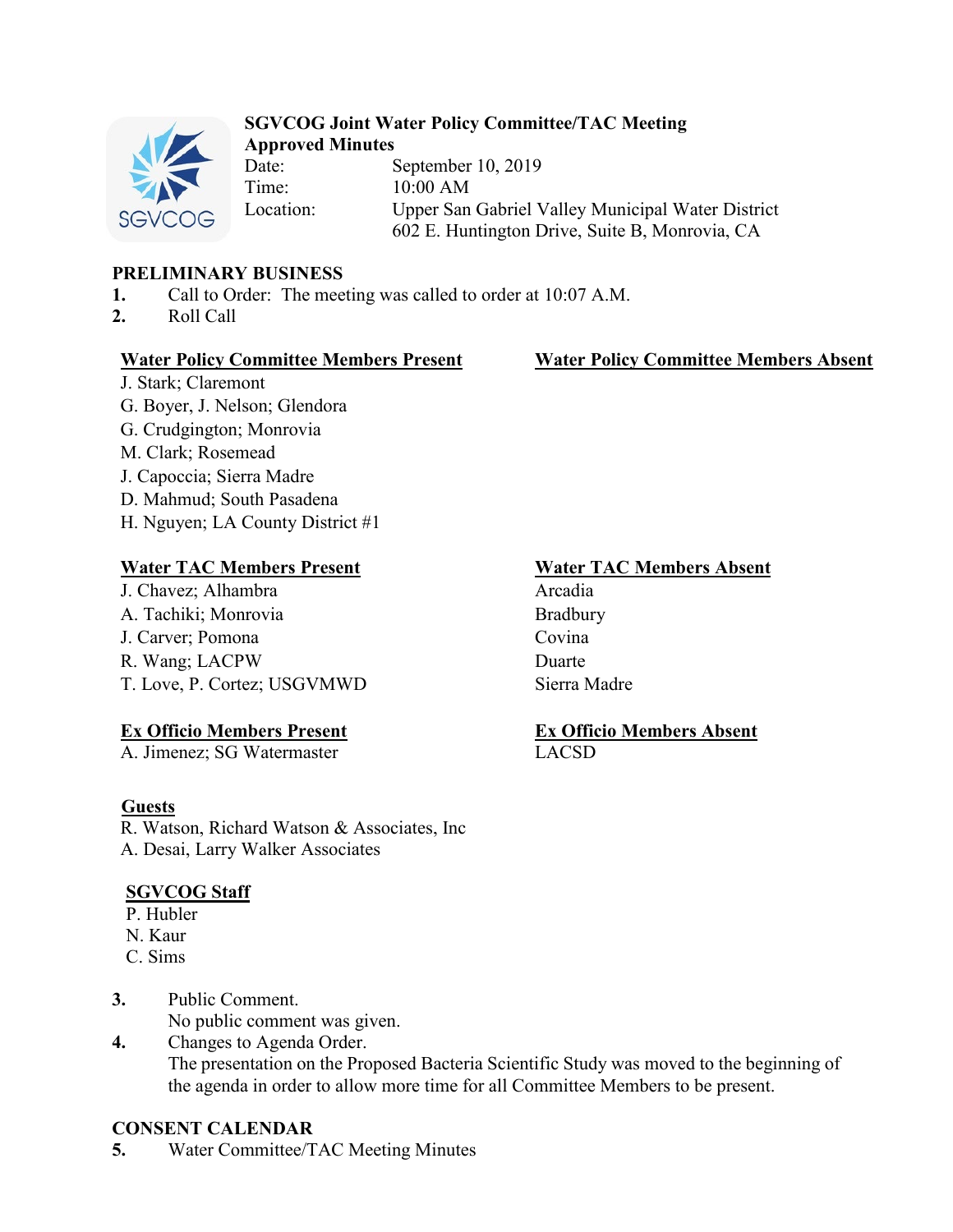### **There was a motion to approve the consent calendar. (M/S: G. Crudgington/G Boyer). [MOTION PASSED]**

| AYES:           | Claremont, Glendora, Monrovia, Rosemead, Sierra Madre, South Pasadena, LA |
|-----------------|---------------------------------------------------------------------------|
|                 | County District #1, Alhambra, , Pomona, LACPW, USGVMWD                    |
| <b>NOES:</b>    |                                                                           |
| <b>ABSTAIN:</b> |                                                                           |
| <b>ABSENT:</b>  | Arcadia, Bradbury, Covina, Duarte                                         |

### **PRESENTATIONS**

**6.** Proposed Bacteria Scientific Study — Richard Watson, Richard Watson & Associates, Inc. R. Watson presented on this item. He gave an overview of a proposed study that would explore the causes of bacteria that impact water quality and the bacteria TMDL that MS4 permittees must comply with. The study has been designed to. He noted that 16 out of 19 watershed areas have a bacteria TMDL and struggle to comply because of the lack of data on the causes of bacteria. He presented a draft scope of work that would explore the causes andthe scientific study approach, draft study schedule, and cost estimate. He is working to build support for including the study in Watershed Area Stormwater Investment Plans for funding under the Regional Program component of the Safe, Clean Water Program. The Committee members asked additional questions on the proposed scope of work and the proposed approach for conducting the study.

### **DISCUSSION ITEMS**

**7.** Water Committee Vice-Chair Nomination

There was a motion to elect Judy Nelson (Glendora) to serve as Vice-Chair of the Water Policy Committee. [who made the motion?]

**8.** Safe, Clean Water Program

D. Mahmud presented draft comments regarding the supplemental documents for the Safe Clean Water Program, including the Regional Oversight Operating Committee Guidelines, Scoring Committee Operating Guidelines, Watershed Area Scoring Committee Guidelines, Feasibility Study Guidelines, and the Credit Program Procedures and Guidelines, proposed for submittal to Los Angeles County. There was discussion on the guidelines, specifically around the proposed comment to appoint all members of the Committee to an initial twoyear term (rather than the four-year term proposed in the Guidelines).

There was a motion to direct staff to submit the proposed comments, including the reduction of the initial term limit to 2 years for all Committee members. The motion died for lack of second.

**There was a motion to direct staff to submit the proposed comments, removing the proposal to reduce the initial term limit for all Committee members to 2 years. (M/S: G. Crudgington/M. Clark).**

**[MOTION PASSED]**

| <b>AYES:</b>    | Claremont, Glendora, Monrovia, Rosemead, Sierra Madre, South Pasadena, LA |
|-----------------|---------------------------------------------------------------------------|
|                 | County District #1, Alhambra, , Pomona, LACPW, USGVMWD                    |
| <b>NOES:</b>    |                                                                           |
| <b>ABSTAIN:</b> |                                                                           |
| <b>ABSENT:</b>  | Arcadia, Bradbury, Covina, Duarte                                         |